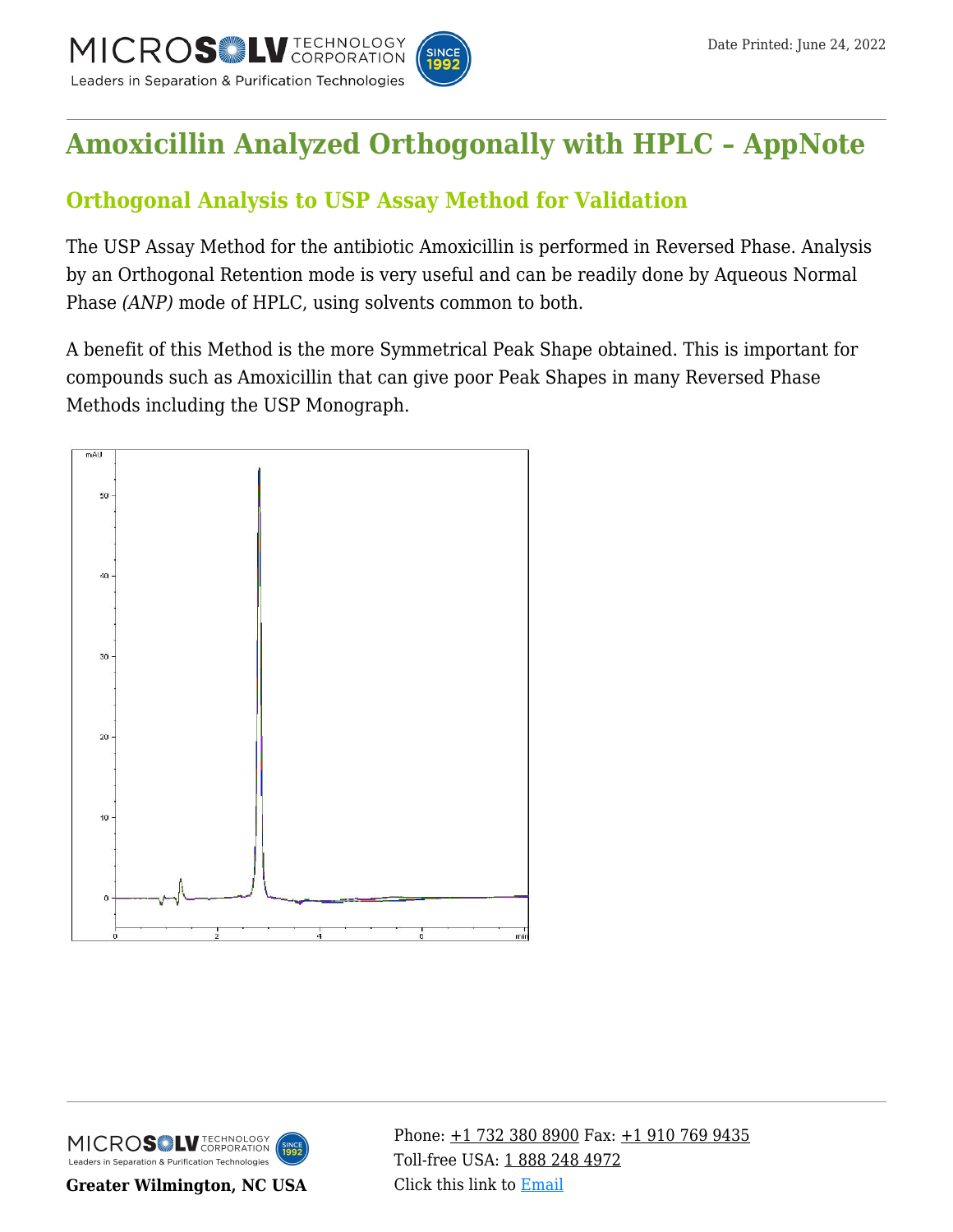

$$
\begin{matrix}\n\begin{matrix}\n\frac{N}{2} & \frac{H}{2} \\
\frac{H}{2} & \frac{H}{2} \\
\frac{H}{2} & \frac{H}{2}\n\end{matrix}\n\end{matrix}
$$

### **Peak:**

#### Amoxicillin

## **Method Conditions**

**Column**: Cogent Diamond Hydride™, 4μm, 100Å

**Catalog No**.: 70000-7.5P

**Dimensions**: 4.6 x 75mm

#### **Mobile Phase**:

—A: DI Water / 10mM Ammonium Acetate

—B: 90% Acetonitrile / 10% DI Water / 10mM Ammonium Acetate

### **Gradient**:

| Time (minutes) | %B  |
|----------------|-----|
|                | 100 |
|                | 90  |
| h              | 100 |

### **Injection vol.**: 2μL

**Flow rate**: 1.0mL / minute

**Detection**: UV @ 230nm

### **Sample Preparation**:

*—Stock Solution*: 1mg / mL Amoxicillin Trihydrate USP RS in 50:50 Solvent A / Solvent B diluent.

*—Working Solution:* A 100μL aliquot of the *Stock Solution* was diluted to 0.1mg / mL using 900μL 50:50 Solvent A / Solvent B diluent.

**t0**: 0.95 minutes



Phone:  $\pm$ 1 732 380 8900 Fax:  $\pm$ 1 910 769 9435 Toll-free USA: [1 888 248 4972](#page--1-0) Click this link to [Email](https://www.mtc-usa.com/contact)